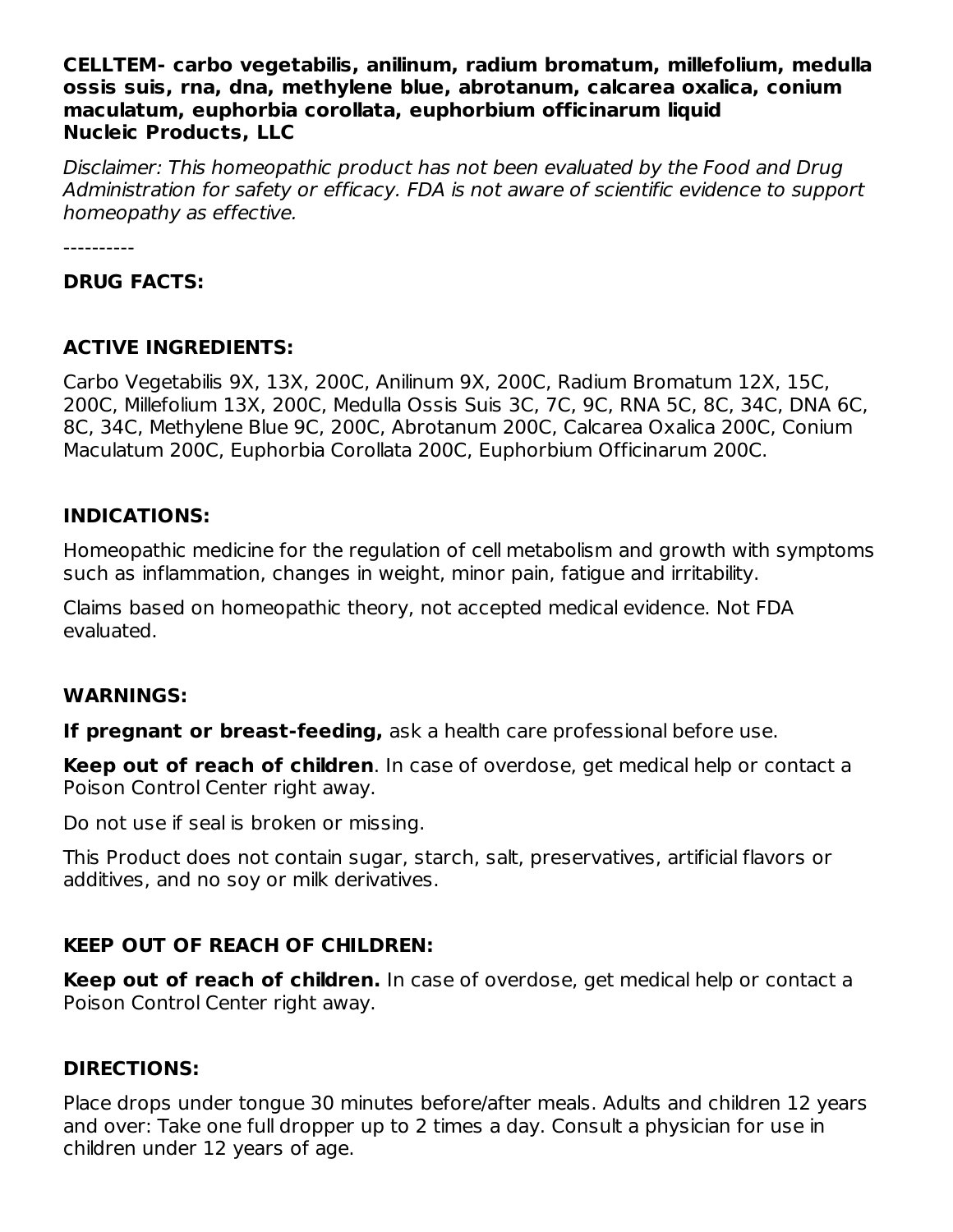## **INDICATIONS:**

Homeopathic medicine for the regulation of cell metabolism and growth with symptoms such as inflammation, changes in weight, minor pain, fatigue and irritability.

Claims based on homeopathic theory, not accepted medical evidence. Not FDA evaluated.

## **INACTIVE INGREDIENTS:**

20% ethanol, purified water

## **QUESTIONS:**

Distributed by: Nucleic Products, LLC

PO Box 6856 Grove, OK 74344

## **PACKAGE LABEL DISPLAY:**

NDC: 75053-0003-1

**Nu cleic**

**Celltem**

## **Homeopathic Medicine**

For Professional Use Only

## **4 fl oz. (118 ml)**

#### **Notice**

This product does not contain sugar. starch, salt, preservatives, artificial flavors or additives, and no soy or milk derivatives.

#### Indications

Homeopathic medicine for the regulation of cell metabolism and growth with symptoms such as inflammation, changes in weight, minor pain, fatigue and irritability.

#### Directions

Place drops under tongue 30 minutes before/after meals. Adults and children 12 years and over: Take one full dropper up to 2 times a day, Consult a physician for use in children under 12 years of age.

Claims based on homeopathic theory, not accepted medical evidence. Not FDA evaluated.



#### **Celltem Homeopathic Medicine**

20% Organic Ethanol

For Professional Use Only 4 fl oz. (118 ml)

**ACTIVE INGREDIENTS:** Carbo Vegetabilis 9x, 13x, 200c, Anilinum 9x, 200c, Radium Bromatum 12x, 15c, 200c, Millefolium 13x, 200c, Medulla Ossis Suis 3c, 7c, 9c, RNA 5c, 8c, 34c, DNA 6c, 8c, 34c, Methylene Blue 9c, 200c, Abrotanum 200c, Calcarea Oxalica 200c, Conium Maculatum 200c, Euphorbia Corollata 200c, Euphorbium Officinarum 200c. Inactive Ingredients: 20% organic ethanol, purified water

#### Warnings

If pregnant or breast-feeding, ask a health professional before use. Keep out of reach of children. In case of overdose, get medical help or contact a Poison Control Center right away.

Do not use if seal is broken or missing.

LOT:

Distributed By: Nucleic Products, LLC PO Box 7148 Grove, OK 74344

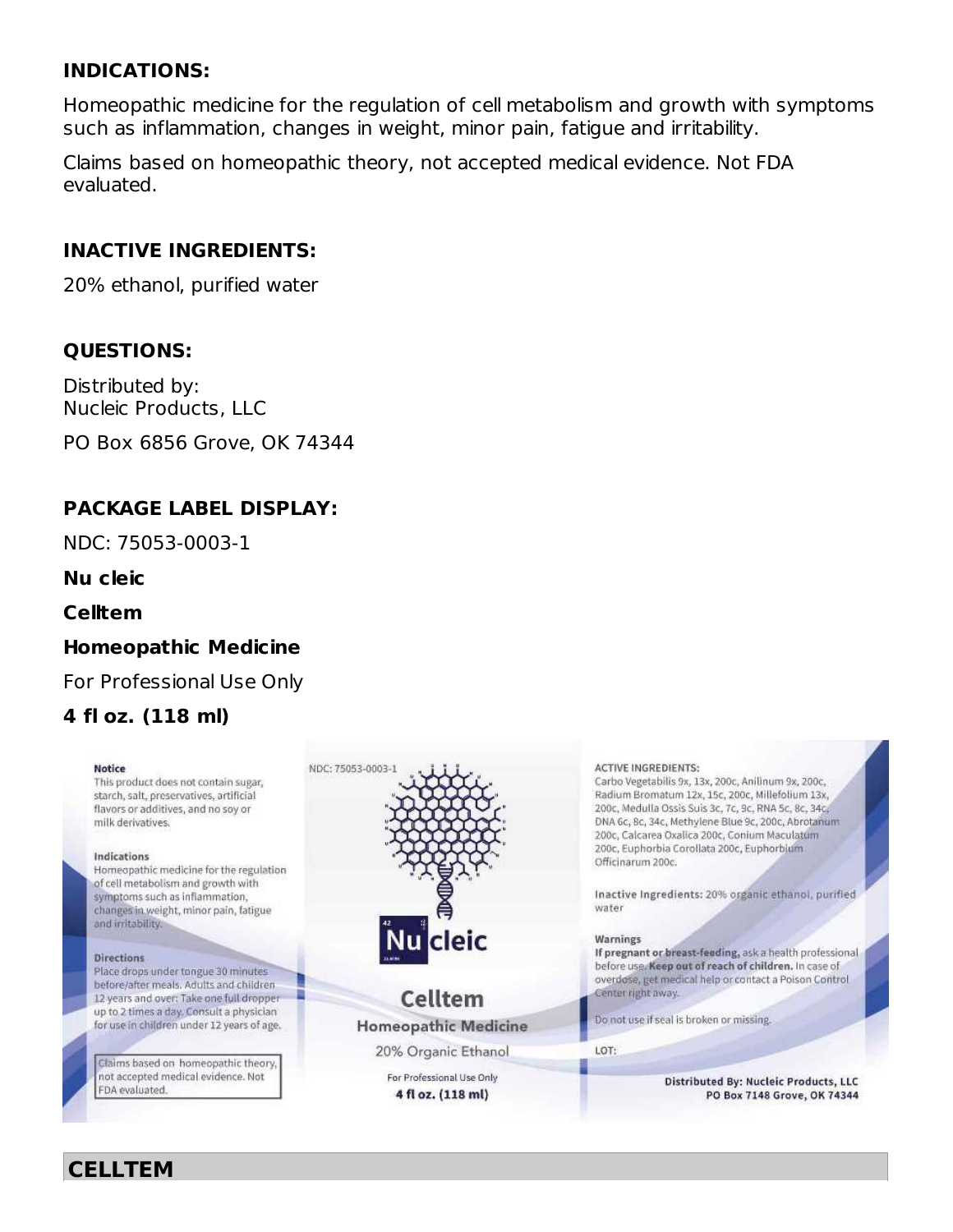carbo vegetabilis, anilinum, radium bromatum, millefolium, medulla ossis suis, rna, dna, methylene blue, abrotanum, calcarea oxalica, conium maculatum, euphorbia corollata, euphorbium officinarum liquid

| <b>Product Information</b>                                                                                                                                        |                                |                            |                                                    |  |            |                                       |  |                                     |  |  |  |  |
|-------------------------------------------------------------------------------------------------------------------------------------------------------------------|--------------------------------|----------------------------|----------------------------------------------------|--|------------|---------------------------------------|--|-------------------------------------|--|--|--|--|
| <b>Product Type</b>                                                                                                                                               |                                |                            | <b>HUMAN OTC DRUG</b><br><b>Item Code (Source)</b> |  |            | NDC:75053-0003                        |  |                                     |  |  |  |  |
|                                                                                                                                                                   | <b>Route of Administration</b> |                            | ORAL                                               |  |            |                                       |  |                                     |  |  |  |  |
|                                                                                                                                                                   |                                |                            |                                                    |  |            |                                       |  |                                     |  |  |  |  |
| <b>Active Ingredient/Active Moiety</b>                                                                                                                            |                                |                            |                                                    |  |            |                                       |  |                                     |  |  |  |  |
| <b>Ingredient Name</b><br><b>Basis of Strength</b>                                                                                                                |                                |                            |                                                    |  |            |                                       |  |                                     |  |  |  |  |
| ACTIVATED CHARCOAL (UNII: 2P3VWJ3H10) (ACTIVATED CHARCOAL -<br><b>ACTIVATED CHARCOAL</b><br>UNII:2P3VWJ3H10)                                                      |                                |                            |                                                    |  |            |                                       |  |                                     |  |  |  |  |
| <b>ANILINE</b> (UNII: SIR7XX2F1K) (ANILINE - UNII:SIR7XX2F1K)<br>ANILINE                                                                                          |                                |                            |                                                    |  |            |                                       |  |                                     |  |  |  |  |
| RADIUM BROMIDE (UNII: R7407T8569) (RADIUM CATION - UNII:05456MVL7T)<br><b>RADIUM BROMIDE</b>                                                                      |                                |                            |                                                    |  |            |                                       |  |                                     |  |  |  |  |
| ACHILLEA MILLEFOLIUM WHOLE (UNII: 2FXJ6SW4PK) (ACHILLEA MILLEFOLIUM -<br>ACHILLEA MILLEFOLIUM<br>UNII:2FXJ6SW4PK)<br><b>WHOLE</b>                                 |                                |                            |                                                    |  |            |                                       |  |                                     |  |  |  |  |
| <b>SUS SCROFA BONE MARROW (UNII: VP2CN2G7Y8) (SUS SCROFA BONE</b><br><b>SUS SCROFA BONE</b><br>MARROW - UNII: VP2CN2G7Y8)<br><b>MARROW</b>                        |                                |                            |                                                    |  |            |                                       |  |                                     |  |  |  |  |
| <b>SACCHAROMYCES CEREVISIAE RNA (UNII: J17GBZ5VGX) (SACCHAROMYCES</b><br><b>SACCHAROMYCES</b><br>CEREVISIAE RNA - UNII:J17GBZ5VGX)<br><b>CEREVISIAE RNA</b>       |                                |                            |                                                    |  |            |                                       |  |                                     |  |  |  |  |
| HERRING SPERM DNA (UNII: 51FI676N6F) (HERRING SPERM DNA -<br><b>HERRING SPERM DNA</b><br>UNII:51FI676N6F)                                                         |                                |                            |                                                    |  |            |                                       |  |                                     |  |  |  |  |
| METHYLENE BLUE (UNII: T42P99266K) (METHYLENE BLUE CATION -<br><b>METHYLENE BLUE</b><br>UNII: Z MZ 79891ZH)                                                        |                                |                            |                                                    |  |            |                                       |  |                                     |  |  |  |  |
| ARTEMISIA ABROTANUM FLOWERING TOP (UNII: QG07G580U0) (ARTEMISIA<br>ARTEMISIA ABROTANUM<br>ABROTANUM FLOWERING TOP - UNII:QG07G580U0)<br><b>FLOWERING TOP</b>      |                                |                            |                                                    |  |            |                                       |  | 200 [hp C]<br>in $1 mL$             |  |  |  |  |
| <b>CALCIUM OXALATE MONOHYDRATE (UNII: 4PP86KK527) (CALCIUM CATION -</b><br>CALCIUM OXALATE<br>UNII:2M83C4R6ZB)<br><b>MONOHYDRATE</b>                              |                                |                            |                                                    |  |            |                                       |  |                                     |  |  |  |  |
| <b>CONIUM MACULATUM FLOWERING TOP (UNII: Q28R5GF371) (CONIUM</b><br><b>CONIUM MACULATUM</b><br>MACULATUM FLOWERING TOP - UNII:Q28R5GF371)<br><b>FLOWERING TOP</b> |                                |                            |                                                    |  |            |                                       |  |                                     |  |  |  |  |
| <b>EUPHORBIA COROLLATA ROOT (UNII: Z1UW424Q9Z) (EUPHORBIA COROLLATA EUPHORBIA COROLLATA</b><br>ROOT - UNII: Z 1 UW42409Z)<br><b>ROOT</b>                          |                                |                            |                                                    |  |            |                                       |  |                                     |  |  |  |  |
| <b>EUPHORBIA RESINIFERA RESIN (UNII: 1TI1O9028K) (EUPHORBIA RESINIFERA</b><br>EUPHORBIA RESINIFERA<br><b>RESIN - UNII:1TI109028K)</b><br><b>RESIN</b>             |                                |                            |                                                    |  |            |                                       |  |                                     |  |  |  |  |
|                                                                                                                                                                   |                                |                            |                                                    |  |            |                                       |  |                                     |  |  |  |  |
|                                                                                                                                                                   | <b>Inactive Ingredients</b>    |                            |                                                    |  |            |                                       |  |                                     |  |  |  |  |
| <b>Ingredient Name</b><br><b>Strength</b>                                                                                                                         |                                |                            |                                                    |  |            |                                       |  |                                     |  |  |  |  |
| <b>WATER (UNII: 059QF0KO0R)</b>                                                                                                                                   |                                |                            |                                                    |  |            |                                       |  |                                     |  |  |  |  |
|                                                                                                                                                                   | ALCOHOL (UNII: 3K9958V90M)     |                            |                                                    |  |            |                                       |  |                                     |  |  |  |  |
|                                                                                                                                                                   |                                |                            |                                                    |  |            |                                       |  |                                     |  |  |  |  |
| <b>Packaging</b>                                                                                                                                                  |                                |                            |                                                    |  |            |                                       |  |                                     |  |  |  |  |
| #                                                                                                                                                                 | <b>Item Code</b>               |                            | <b>Package Description</b>                         |  |            | <b>Marketing Start</b><br><b>Date</b> |  | <b>Marketing End</b><br><b>Date</b> |  |  |  |  |
| 1                                                                                                                                                                 | NDC: 75053-<br>0003-1          | <b>Combination Product</b> | 118 mL in 1 BOTTLE, DROPPER; Type 0: Not a         |  | 05/03/2021 |                                       |  |                                     |  |  |  |  |
|                                                                                                                                                                   |                                |                            |                                                    |  |            |                                       |  |                                     |  |  |  |  |